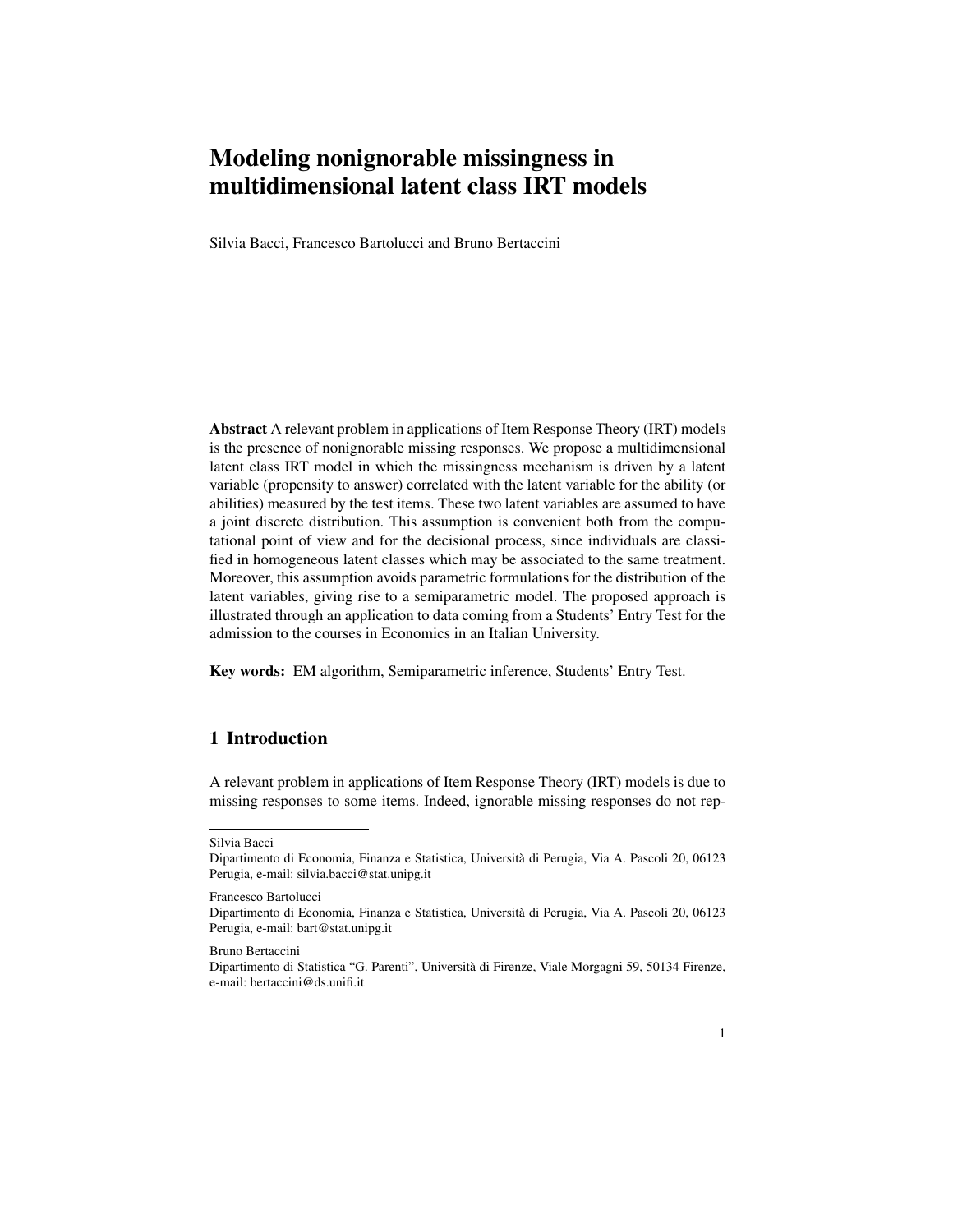resent any particular problem, whereas nonignorable missing response need special attention to avoid wrong inferential conclusions [5]. A typical example of nonignorable missing responses is observed in the context of ability tests which, in order to avoid guessing, penalize a wrong item response by a greater extent with respect to a missing response.

The main literature [4] treats the problem of nonignorable missing responses by assuming that the observed item responses depend both on the latent ability (or abilities) intended to be measured by the test and on another latent variable which is identified as the propensity to answer. Usually, a parametric class of multidimensional IRT models is adopted, which is based on the multivariate Normal distribution for the two (or more) latent variables. Recently, an alternative nonparametric approach based on the conditional maximum likelihood estimation has been proposed by specifying the multidimensional IRT model according to the Rasch assumptions [2]. The main drawback is that the conditional approach does not allow us to measure the correlation between latent variables; moreover, its use is limited to data coherent with the Rasch paradigm.

Our aim is to propose the use of an alternative multidimensional IRT model based on the assumption of discreteness of the latent variables [1], so that the missing process may be modeled in a semiparametric way. Our proposal presents several advantages with respect to the parametric approach based on Normal latent variables. Firstly, it is more flexible because it does not introduce any restrictive assumption about the distribution of latent variables. Secondly, it allows to skip the well-known problem of the intractability of multidimensional integrals which characterizes the marginal log-likelihood function of a continuous multidimensional IRT model. Finally, detecting homogenous classes of individuals is convenient for certain decisional processes, because individuals in the same class may be associated to the same decision (e.g., admitted, admitted with reserve, not admitted).

The remainder of the paper is organized as follows. In Section 2 we describe the class of multidimensional latent class (LC) IRT models adopted to allow for noningorale missing responses. In Section 3 we illustrate the proposed class of models through an application to data arising from the Students' Entry Test for the admission to the Economics courses of the University of Florence (Italy).

## 2 The proposed model

Given a set of *J* binary items for the measurement of *s* distinct student's abilities, let  $\mathbf{\Theta} = (\Theta_1, \dots, \Theta_{s+1})'$  be the vector of latent variables that drives the response process and let  $\boldsymbol{\theta} = (\theta_1, \dots, \theta_{s+1})'$  denote one of its possible realizations. In particular,  $\Theta_1$ is the latent variable for the propensity to answer and  $\Theta_2, \ldots, \Theta_{s+1}$  are those for the student's abilities measured by the test. The random vector  $\Theta$  is assumed to have a discrete distribution with *k* support points, denoted by  $\xi_1, \dots, \xi_k$ , and probabilities  $\pi_1, \ldots, \pi_k$ , with  $\pi_c = p(\mathbf{\Theta} = \mathbf{\xi}_c)$ ,  $c = 1, \ldots, k$ .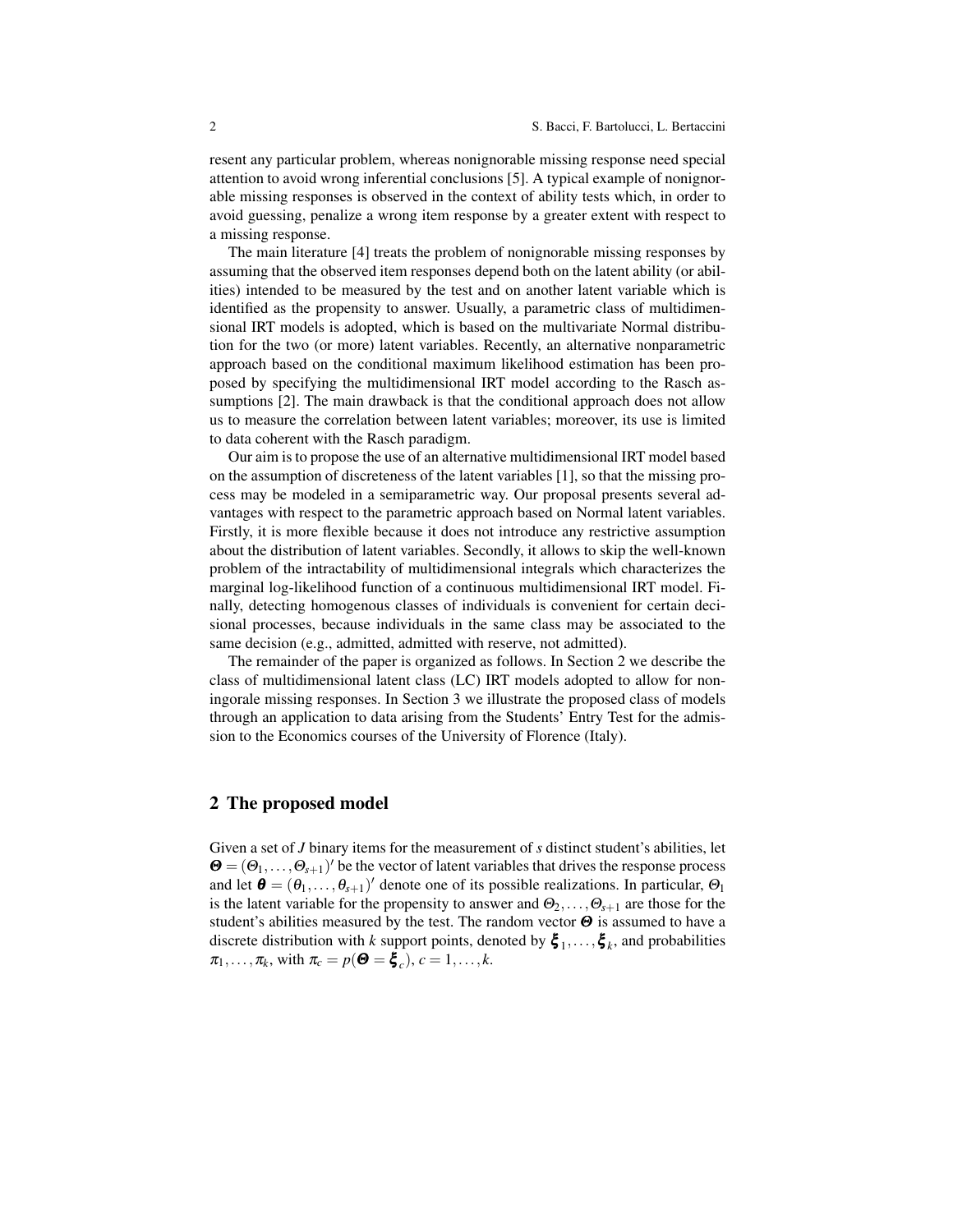Multidimensional latent class IRT 3

In order to model the response process, for a generic examinee we denote by  $R_i$ the binary variable equal to 1 if this examinee provides a response to item *j* and to 0 otherwise, with  $j = 1, \ldots, J$ . Moreover, we introduce the symbol  $X_j^*$  to denote the "true" binary response to item *j* that is observable only if  $R<sub>j</sub> = 1$ , and in this case equal to the manifest binary variable  $X_j$ , and unobservable if  $R_j = 0$ . Then, we formulate a local-independence assumption by requiring that the pairs of variables  $(R_j, X_j^*)$ ,  $j = 1, \ldots, J$ , are conditionally independent given the latent vector  $\Theta$ . Moreover, we assume that  $R_j$  and  $X_j^*$  are conditionally independent given  $\Theta_1$  and  $\Theta_{d_j+1}$ , where  $d_j$  indicates the ability measured by  $j$ -th item. Finally, for the conditional distribution of every  $R_j$  and  $X_j^*$ , given the corresponding latent variables, we assume the following two-parameter logistic parametrization. Let  $p_j(\theta_1) = p(R_j = 1 | \theta_1 = \theta_1)$ and  $p_j^*(\theta_{d_j+1}) = p(X_j^* = 1 | \Theta_{d_j+1} = \theta_{d_j+1})$ . We have that:

$$
\log \frac{p_j(\theta_1)}{1 - p_j(\theta_1)} = \gamma_j(\theta_1 - \beta_j), \tag{1}
$$

$$
\log \frac{p_j^*(\theta_{d_j+1})}{1-p_j^*(\theta_{d_j+1})} = \gamma_j^*(\theta_{d_j+1} - \beta_j^*),
$$
\n(2)

where  $\gamma_j$  and  $\gamma_j^*$  are discrimination parameters and  $\beta_j$  and  $\beta_j^*$  are difficulty parameters. Equations (1) and (2) define an  $(s + 1)$ -dimensional latent class IRT model as described in [1].

In order to estimate the model on the basis of the observed responses provided by a sample of *n* examinees, we need to obtain the manifest distribution of these data. For every subject *i* we observe the vector  $\mathbf{r}_i = (r_{i1}, \dots, r_{iJ})$ , where  $r_{ij}$  is the value of *R*<sub>*j*</sub>, and  $\mathbf{x}_i = (x_{i1},...,x_{iJ})$ , where  $x_{ij} = 0, 1$  is the realization of  $X_j^*$  when  $r_{ij} = 1$  (the response is provided) and it is let equal to an arbitrary value otherwise. The above assumptions implies that the manifest distribution may be expressed as

$$
p(\mathbf{r}_i, \mathbf{x}_i) = \sum_{c} \pi_c \prod_{j} p_j (\xi_{c1})^{r_{ij}} [1 - p_j(\xi_{c1})]^{1 - r_{ij}} \times \\ \times \prod_{j: r_{ij} = 1} p_j^* (\xi_{c,d_j+1})^{x_{ij}} [1 - p_j^* (\xi_{c,d_j+1})]^{1 - x_{ij}}.
$$

In order to estimate the vector  $\eta$  of the model parameters, the log-likelihood  $\ell(\eta)$  =  $\sum_i \log p(\mathbf{r}_i, \mathbf{x}_i)$  is maximized through the EM algorithm [3].

#### 3 Application to Students' Entry Test: main results

A constrained version of the proposed model, with  $\gamma_j = \gamma_j^* = 1, j = 1, \ldots, J$ , was applied for the analysis of data arising from the Student's Entry Test to the courses in Economics administered to 1264 students in September 2011 at the University of Florence. The test measures three latent variables: Logic  $(\Theta_2, 13$  items), Mathematics ( $\Theta_3$ , 13 items), and Verbal Comprehension ( $\Theta_4$ , 10 items). All items are